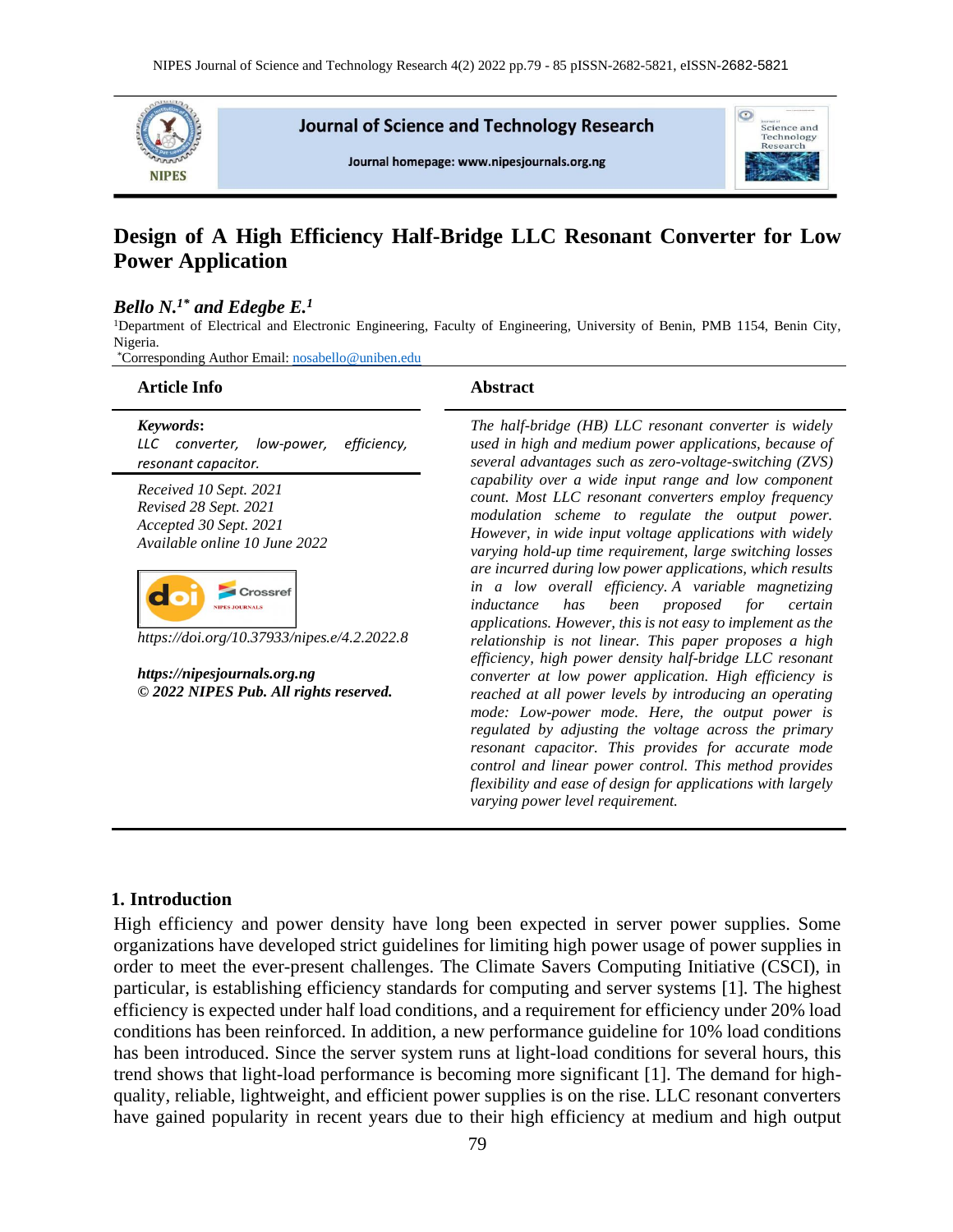#### Bello N. and Edegbe E. / NIPES Journal of Science and Technology Research 4(2) 2022 pp. 79-85

loads. They have zero-voltage-switching (ZVS), smaller turn-off switching losses, soft commutation of the secondary rectifiers, a small-sized transformer, and low voltage strains on the primary switches, which are all desirable properties for high efficiency and high-frequency operation. However, the half-bridge (HB) LLC converter has a critical limitation of optimizing for efficiency in wide-input-voltage applications [2]-[3].

The main structure of the HB LLC resonant converter consists of an electromagnetic interference (EMI) filter, a boost converter with power factor correction, and an isolated dc-dc converter. Due to its high efficiency, high power density, low EMI, and wide input voltage range, the LLC resonant converter is a very convenient topology for DC-DC power conversion [4].

A resonant DC-to-DC converter produces sinusoidal currents with low switching losses. It allows operation at higher frequencies with excellent efficiency at high power levels. The pulse-frequency modulation (PFM) scheme is commonly employed in LLC converters to regulate the output power. While high efficiency is obtained at the resonant frequency due to low circulating current and softswitching, the efficiency degrades when the switching frequency deviates from the resonant frequency which may result from wide variation in the input and output conditions [4].

A combination of different power regulation scheme has been proposed to boost the overall efficiency in ultra-low power application converters by [5]. They compared the schemes where both the pulse-frequency modulation (PFM) and pulse-width modulation (PWM) schemes are employed with a single control scheme model. This is frequently done to expand the load range that a converter can handle. The model can be used in a variety of different combinations. Efficiency in power converters is a very important consideration. It has an effect on the thermal and electrical losses in the device, as well as the amount of cooling needed. It also has an effect on the physical package size of the power supply and the whole device [6].



**Figure 1. Typical efficiency curves of DC-DC converters [6]-[7]**

The recurring drawback of most designs improving the efficiency of the LLC resonant converter is that, while high efficiency is achieved at high load over a wide voltage range, efficiency is poor at light load conditions. This paper proposes a HB LLC resonant converter with high efficiency even at low output load, standby, or no-load operation and this is achieved by employing a threemode operation-mode transition is determined by the resonant capacitor voltage as a reflection of the transition in output load conditions or output power requirement.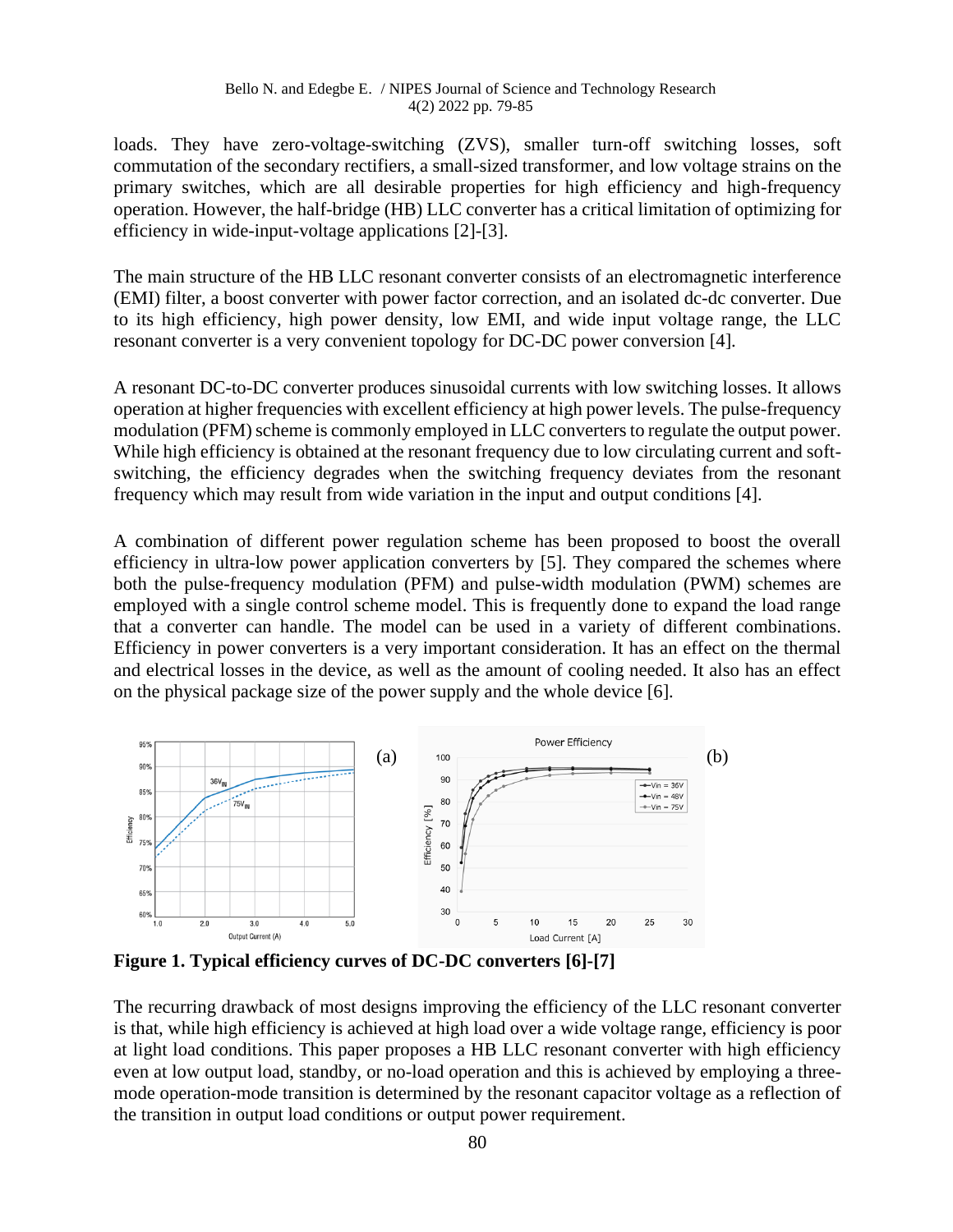### **2. Methodology**

The output power of the converter is regulated by the voltage across the resonant capacitor  $(V<sub>Cr</sub>)$ . The output power and  $V_{Cr}$  have a linear relationship. The primary current  $(I_{Cr})$  that drives the power conversion directly causes voltage variations on the resonant capacitor. The varying resonant capacitor voltage signal is harnessed to drive a mode transition in the power control scheme.



**Figure 2. Pout and VCr have a linear relationship [2]**

NXP semiconductors' TEA19161T half bridge LLC resonant controller is used to implement this power control process. The TEA19161T and TEA19162T work together to form a control combo-IC. A half-bridge controller for a resonant LLC tank and a PFC controller are included in the combo-IC to ensure high efficiency at all power levels. A high-performance resonant power supply has been constructed using the combination together with the TEA1995T dual LLC resonant synchronous rectifier (SR) controller.



**Figure 3. Gate drive control mechanism [2]**

With a lower output voltage, the peak efficiency of an inductor-based DC-DC converter falls. The converter's switching and conduction losses stay constant for a given load current. At lower voltages, the output power level is reduced, resulting in a reduction in efficiency [5]. The power can be regulated by turning off the gate drive when the primary current reaches a certain level. The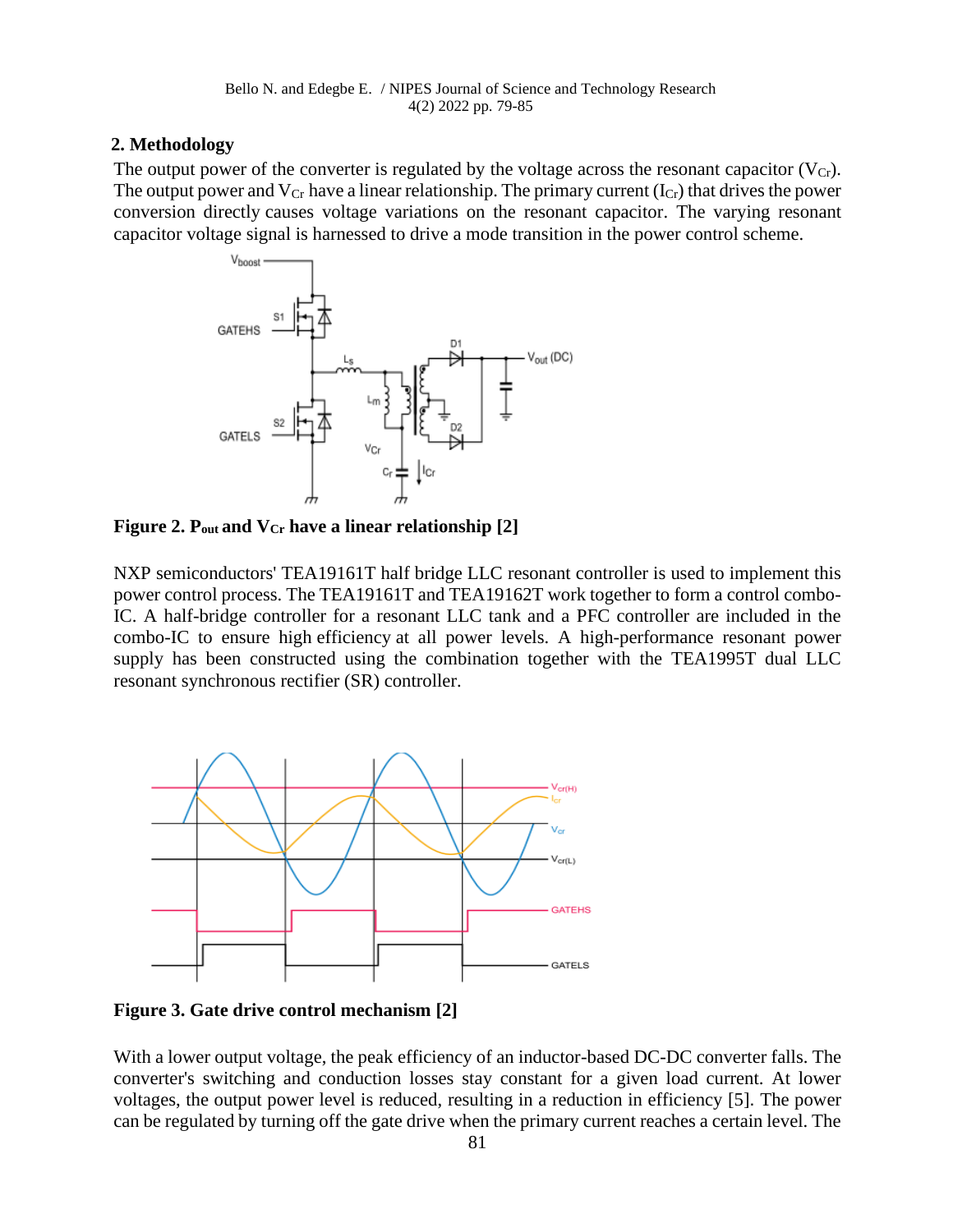system feedback, in conjunction with the  $V_{Cr}$  signal, is used to control the gate driver for the power MOSFETs for higher or lower power.



**Figure 4. Load current change effect [2]**

The voltage on the resonant capacitor is sensed by a resistive and capacitive divider. A resistive divider in parallel offers DC information. The signal's form is preserved with the capacitive divider.



### **Figure 5. The gate driver circuit and external pre-sets [2]**

The values of the divider are selected to scale the voltage range for the output power to a suitable range about a bias point - 3 V range in this case. This is because the SNSCAP pin is internally biased to 2.5 V, the minimum voltage on the pin is 1 V while the maximum voltage on the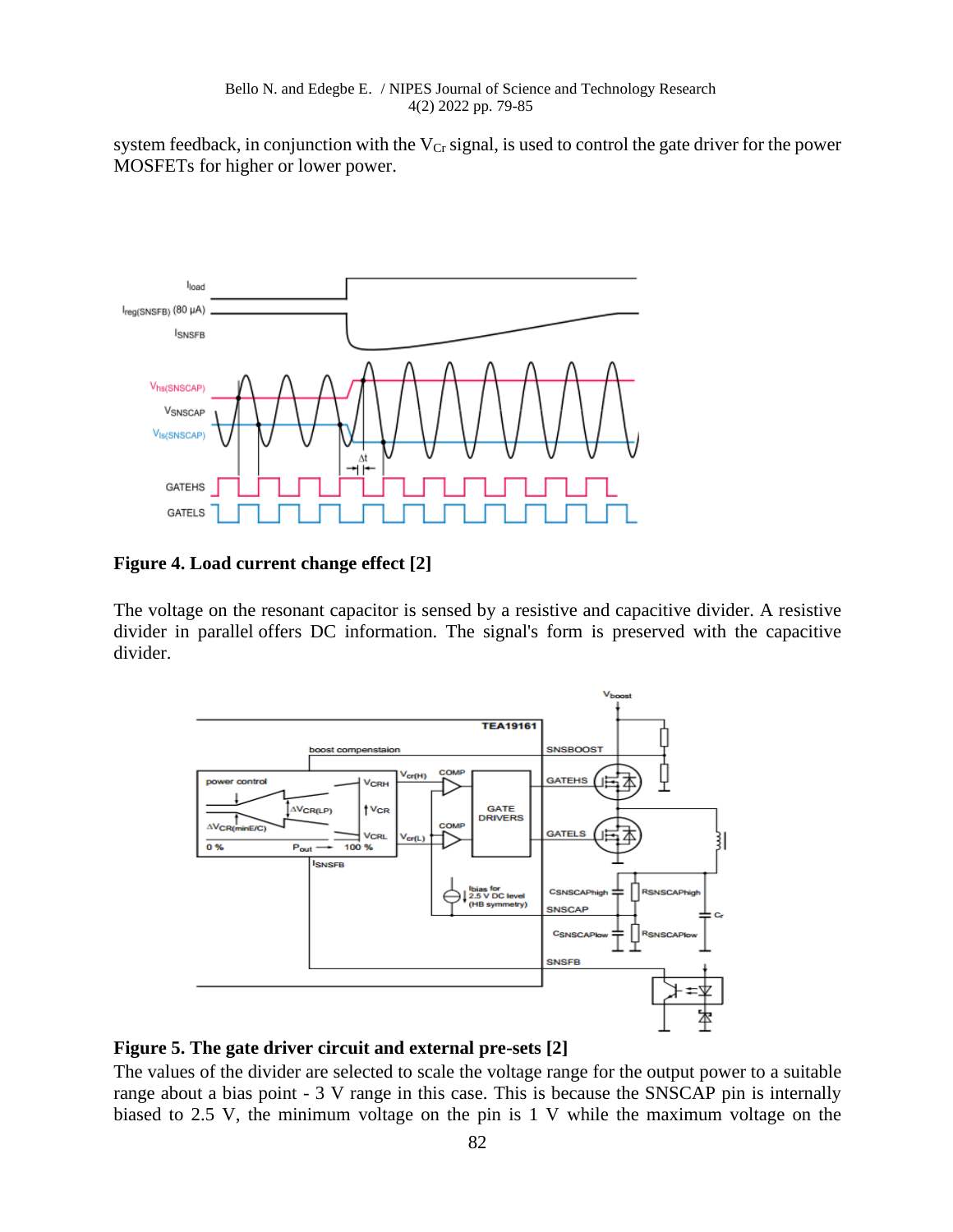SNSCAP pin is 4 V.

## **2.1. Low-Power Mode and Burst Mode Operation**

To reach a high efficiency at medium/low and standby output power, the low-power mode and burst mode are used. The behaviour of the half-bridge converter in low-power mode differs from the normal behaviour at maximum output power. As a result, the efficiency is near to the projected efficiency at higher load. The power level for leaving the high-power mode and entering the lowpower mode can be adjusted. Here the power level is set at 53.4 W. Below 21.3 W, the power converter enters burst mode, which improves the overall efficiency at lower output loads.

### **3. Results and Discussion**

To determine the efficiency, the input and output voltages and currents were measured.

### **Table 1: Efficiency characteristics**

| Input<br><b>Condition</b>       | Average | 25%<br>Load | 50%<br>Load | 75%<br>Load | 100%<br>Load |
|---------------------------------|---------|-------------|-------------|-------------|--------------|
| $115 \text{ V} / 60 \text{ Hz}$ | 91.17   | 90.12       | 91.97       | 91.84       | 90.77        |
| 230 V/50 Hz                     | 92.6    | 91.06       | 93.29       | 93.2        | 92.71        |



1.  $V_{\text{mains}} = 230 \text{ V} (\text{RMS})$ 2.  $V_{\text{mains}} = 115 \text{ V} (\text{RMS})$ **Figure 6. Efficiency curve**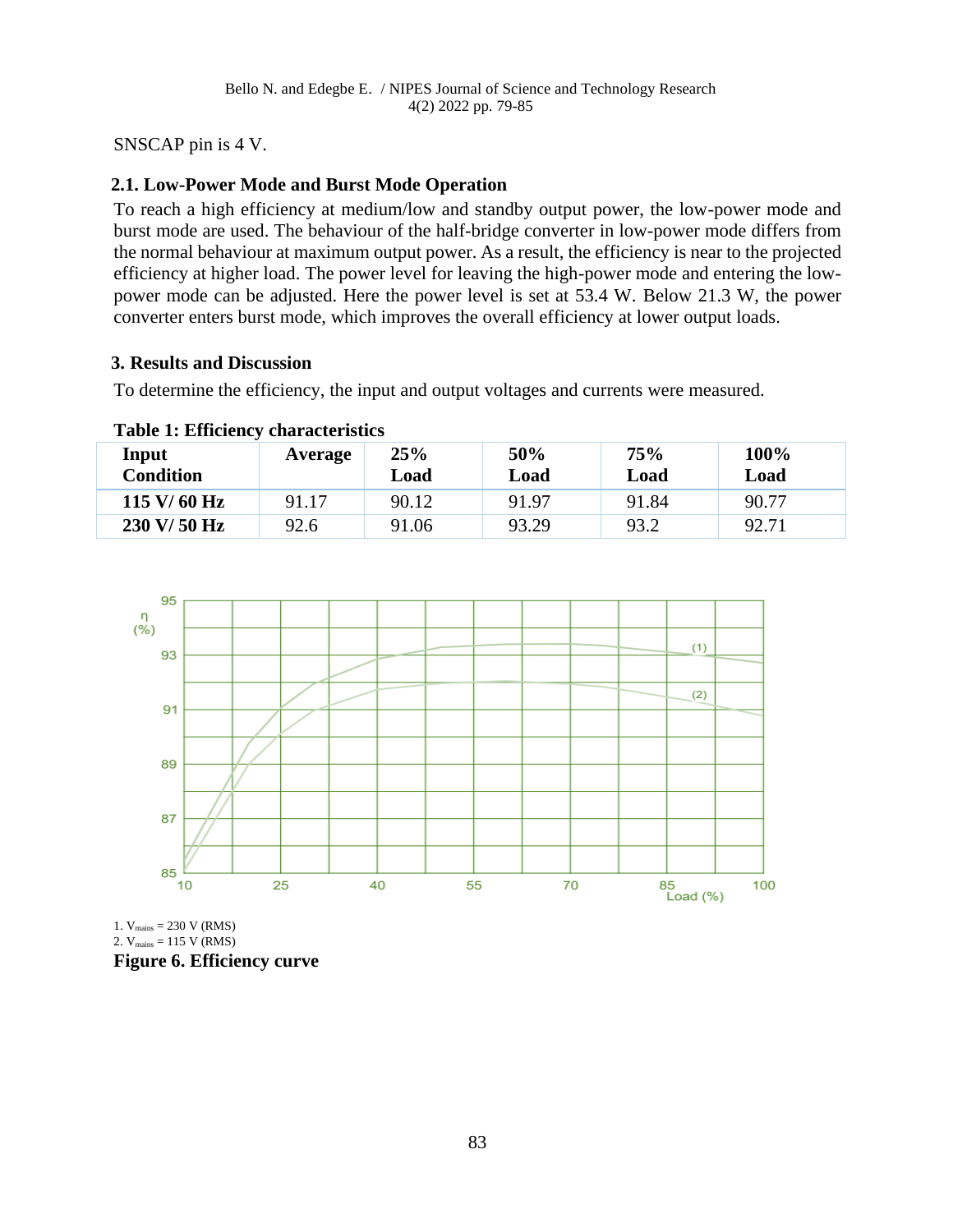Bello N. and Edegbe E. / NIPES Journal of Science and Technology Research 4(2) 2022 pp. 79-85



1.  $V_{\text{mains}} = 230 \text{ V} (\text{RMS})$ 2.  $V_{\text{mains}} = 115 \text{ V} (\text{RMS})$ **Figure 7. Power consumption**

### **3.1. No-Load Power Consumption**

Power consumption at no load was measured and record as in Table 2.

#### **Table 2. Output voltage and power consumption at no load Condition**

| <b>Input Condition</b> | <b>Output voltage</b> | <b>Power consumption</b> |
|------------------------|-----------------------|--------------------------|
| 115 $V/60$ Hz          | 12.2 V                | 46 mW                    |
| 230 V/50 Hz            | 12.2 V                | 51 mW                    |

#### **3.2. Standby Load Power Consumption**

Power consumption at standby load was measured and record as in Table 3.

### **Table 3. Output voltage and power consumption at standby load Condition**

| <b>Input Condition</b>          | <b>Output Voltage</b> | <b>Power Consumption</b> |
|---------------------------------|-----------------------|--------------------------|
| $115 \text{ V} / 60 \text{ Hz}$ | 12.2 V                | 356 mW                   |
| 230 V/50 Hz                     | $12.2 \text{ V}$      | $357 \text{ mW}$         |

Overall, from Figure 6, the efficiency of the proposed HB LLC resonant converter is improved over the load conditions until it peaks at 70% load beyond which it drops almost linearly. However, the efficiency of the 230V/50Hz input condition is higher than that of the 115V/60Hz input condition with an average value of 92.6% compared to 91.17% efficiency of the latter.